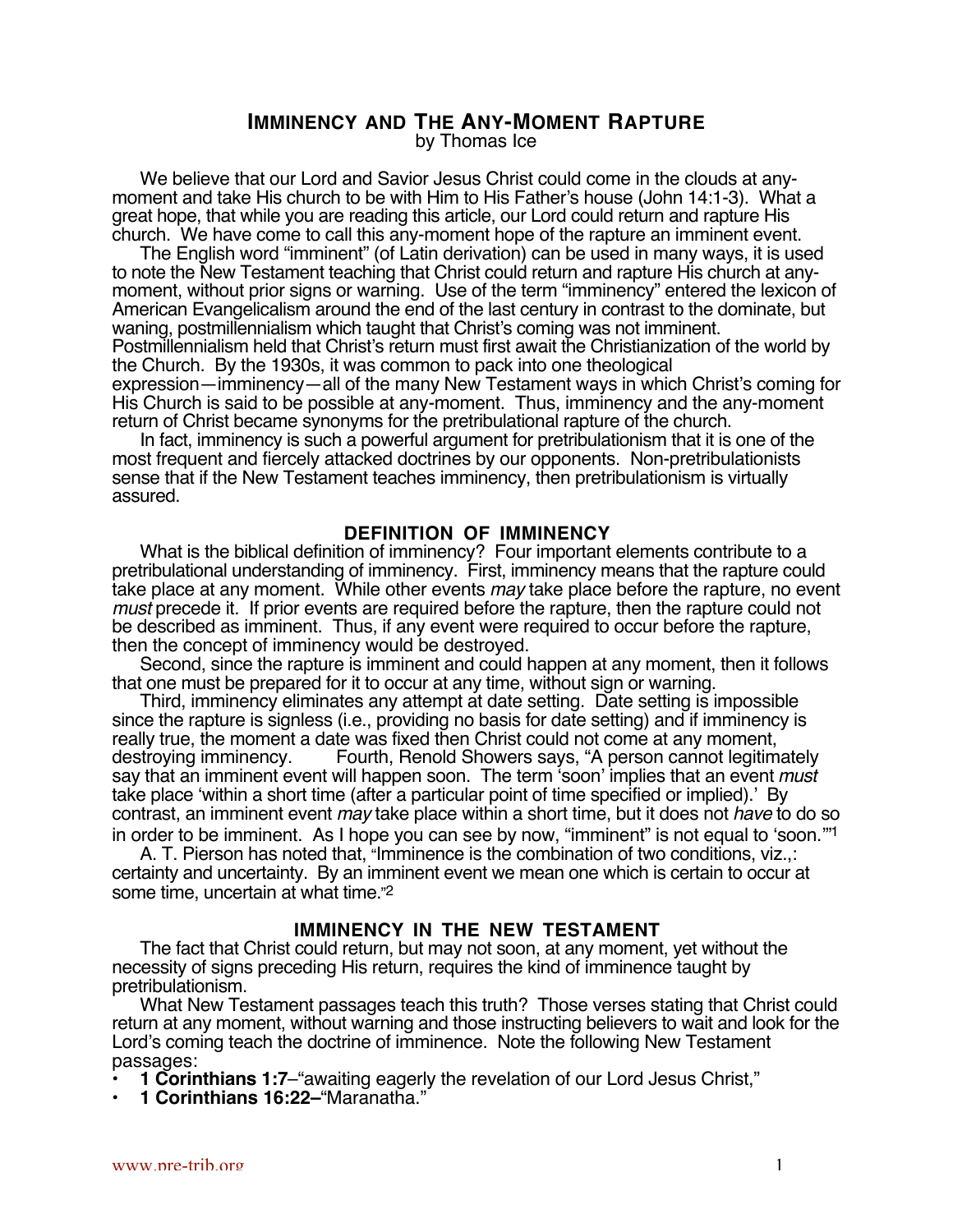- **Philippians 3:20**–"For our citizenship is in heaven, from which also we eagerly wait for a Savior, the Lord Jesus Christ;"
- **Philippians 4:5**–"The Lord is near."
- **1 Thessalonians 1:10**–"to wait for His Son from heaven,"
- **1 Thessalonians 4:15-18**–"For this we say to you by the word of the Lord, that we who are alive, and remain until the coming of the Lord, shall not precede those who have fallen asleep. For the Lord Himself will descend from heaven with a shout, with the voice of {the} archangel, and with the trumpet of God; and the dead in Christ shall rise first. Then we who are alive and remain shall be caught up together with them in the clouds to meet the Lord in the air, and thus we shall always be with the Lord. Therefore comfort one another with these words."
- **1 Thessalonians 5:6**–"so then let us not sleep as others do, but let us be alert and sober."
- **1 Timothy 6:14**–"that you keep the commandment without stain or reproach until the appearing of our Lord Jesus Christ,"
- **Titus 2:13**–"looking for the blessed hope and the appearing of the glory of our great God and Savior, Christ Jesus;"
- **Hebrews 9:28**–"so Christ . . . shall appear a second time for salvation without reference to sin, to those who eagerly await Him."
- **James 5:7-9**–"Be patient, therefore, brethren, until the coming of the Lord. . . . for the coming of the Lord is at hand. . . . behold, the Judge is standing right at the door."
- **1 Peter 1:13** –"fix your hope completely on the grace to be brought to you at the revelation of Jesus Christ."
- **Jude 21**–"waiting anxiously for the mercy of our Lord Jesus Christ to eternal life."
- **Revelation 3:11; 22:7, 12, 20-**"I am coming quickly!"
- **Revelation 22:17, 20–**"And the Spirit and the bride say, 'Come.' And let the one who hears say, 'Come.'"

"He who testifies to these things says, 'Yes, I am coming quickly.' Amen. Come, Lord Jesus."

It is significant that all of the above passages relate to the rapture and speak of the Lord's coming as something that could occur at any-moment, that it is imminent. This is why believers are waiting for a person—Jesus Christ—not just an event or series of events such as those related to the tribulation leading up to Christ's second advent in which He returns to the earth and remains for His millennial reign.

## **IMMINENCE AND PRETRIBULATIONISM**

Contemplation of the above passages indicate that Christ may come at any moment so that the rapture is actually imminent. Only pretribulationism can give a full, literal meaning to such an any-moment event. Other rapture views must redefine imminence more loosely than the New Testament would allow. Dr. Walvoord declares, "The exhortation to look for 'the glorious appearing' of Christ to His own (Titus 2:13) loses its significance if the Tribulation must intervene first. Believers in that case should look for signs."3 If the pretribulational view of imminence is not accepted, then it would make sense to look for signs related to events of the tribulation (i.e., the anti-Christ, the two witnesses, etc.) and not for Christ Himself. But the New Testament, as demonstrated above, uniformly instructs the church to look for the coming of Christ, while tribulation saints are told to look for signs.

The New Testament exhortation to be comforted by the Lord's coming (John 14:1; 1 Thess. 4:18) would no longer have meaning if believers first had to pass through any part of the tribulation. Instead, comfort would have to await passage through the events of the tribulation. No, the church has been given a "Blessed Hope," in part, because our Lord's return is truly imminent.

### **MARANATHA**!